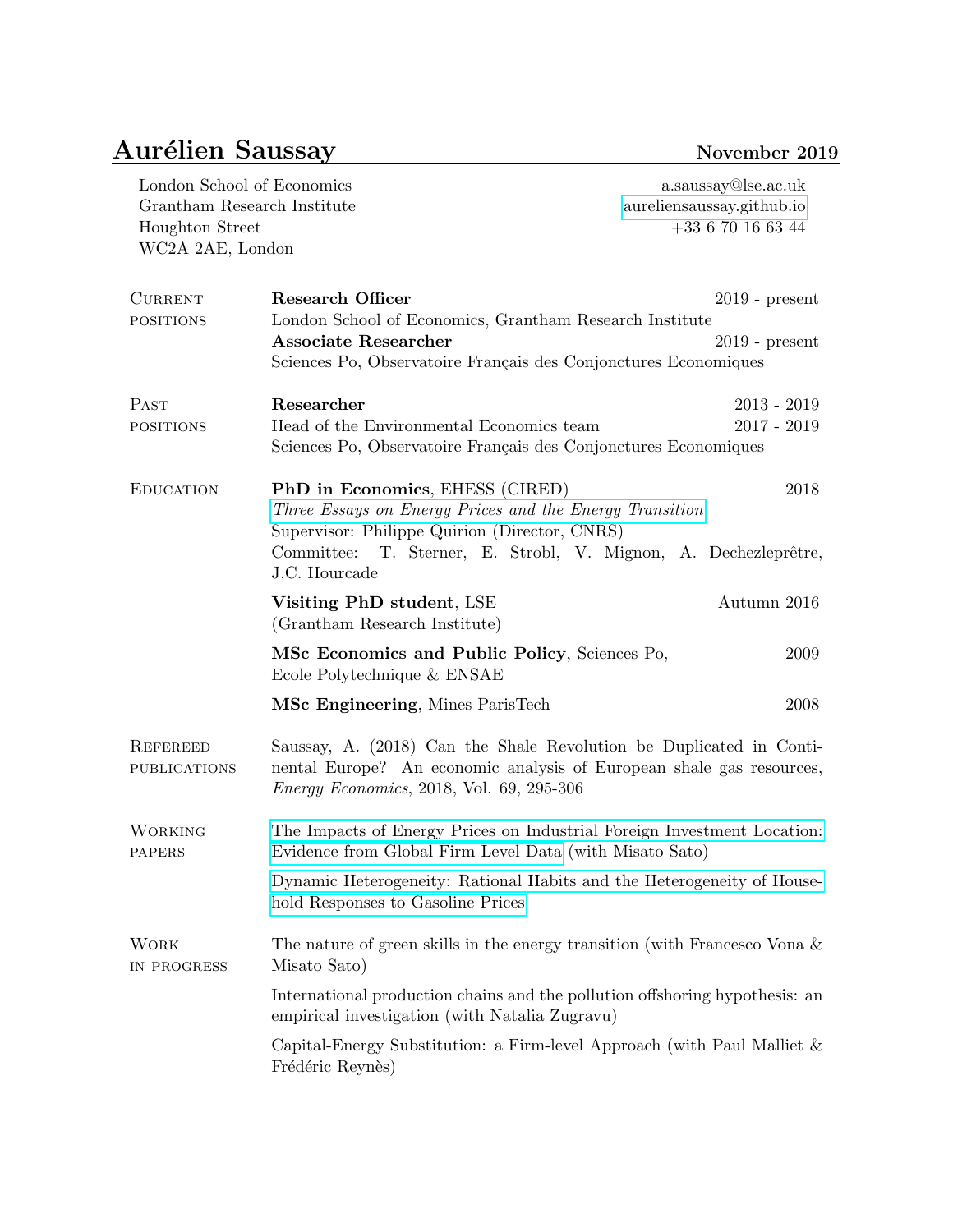|                                   | 100% Renewable: the Macroeconomic Impacts of a Fully Renewable Ele-<br>cricity Mix in France (with Gaël Callonnec & Frédéric Reynès)                                                                                                                                                                                                            |            |
|-----------------------------------|-------------------------------------------------------------------------------------------------------------------------------------------------------------------------------------------------------------------------------------------------------------------------------------------------------------------------------------------------|------------|
|                                   | Incentivizing Residential Retrofits: a Micro-simulation Study of French<br>Policies (with Marie-Laure Naulleau & Pierre Madec)                                                                                                                                                                                                                  |            |
| <b>INVITED TALKS</b>              | University of Gothenburg                                                                                                                                                                                                                                                                                                                        | 2020       |
| <b>AWARDS</b>                     | <b>EAERE</b> Best Doctoral Dissertation in Environmental<br>and Resource Economics in Europe                                                                                                                                                                                                                                                    | 2019       |
|                                   | FAERE Young Economist Best Paper<br>FAEE Young Economist Best Paper, 2 <sup>nd</sup> prize                                                                                                                                                                                                                                                      | 2018       |
|                                   | Energy Efficiency Innovator Awards                                                                                                                                                                                                                                                                                                              | 2012       |
| <b>CONFERENCES</b><br>& WORKSHOPS | FSR Climate Annual Conference, Florence, Italy<br>6 <sup>th</sup> FAERE Annual Conference, Rennes, France<br>$24th$ EAERE Conference, Manchester, UK<br>$12^{\text{th}}$ TSE Climate & Energy Conference, Toulouse, France<br>AERE Summer Conference, Lake Tahoe, US                                                                            | 2019       |
|                                   | FSR Climate Annual Conference, Florence, Italy<br>FAEE Winter Workshop, Paris, France<br>5 <sup>th</sup> FAERE Annual Conference, Aix-en-Provence, France<br>$6th$ WCERE, Gothenburg, Sweden<br>$11th$ EMEE Workshop, Milan, Italy<br>$6th$ ISEFI, Paris, France<br>IPSWD, Columbia University, New York City, US<br>UKNEE, Envecon, London, UK | 2018       |
|                                   | FSR Climate Annual Conference, Florence, Italy<br>$23rd$ EAERE Conference, Athens, Greece<br>5 <sup>th</sup> ISEFI, Paris, France                                                                                                                                                                                                               | 2017       |
|                                   | 31 <sup>st</sup> EEA Congress, Geneva, Switzerland<br>23 <sup>rd</sup> EAERE Conference, Zürich, Switzerland<br>39 <sup>th</sup> IAEE Conference, Bergen, Norway                                                                                                                                                                                | 2016       |
|                                   | 38 <sup>th</sup> IAEE Conference, Antalya, Turkey                                                                                                                                                                                                                                                                                               | 2015       |
|                                   | 37 <sup>th</sup> IAEE Conference, New York City, US                                                                                                                                                                                                                                                                                             | 2014       |
|                                   | ECEEE Conference, Presqu'île de Giens, France                                                                                                                                                                                                                                                                                                   | 2013       |
|                                   | IEPEC Conference, Rome, Italy                                                                                                                                                                                                                                                                                                                   | $2012\,$   |
| PROFESSIONAL<br><b>ACTIVITIES</b> | Member of the French Prime Minister's commission<br>on the social value of carbon ( <i>Commission Quinet</i> )                                                                                                                                                                                                                                  | 2018       |
|                                   | Member of EEA                                                                                                                                                                                                                                                                                                                                   | Since 2016 |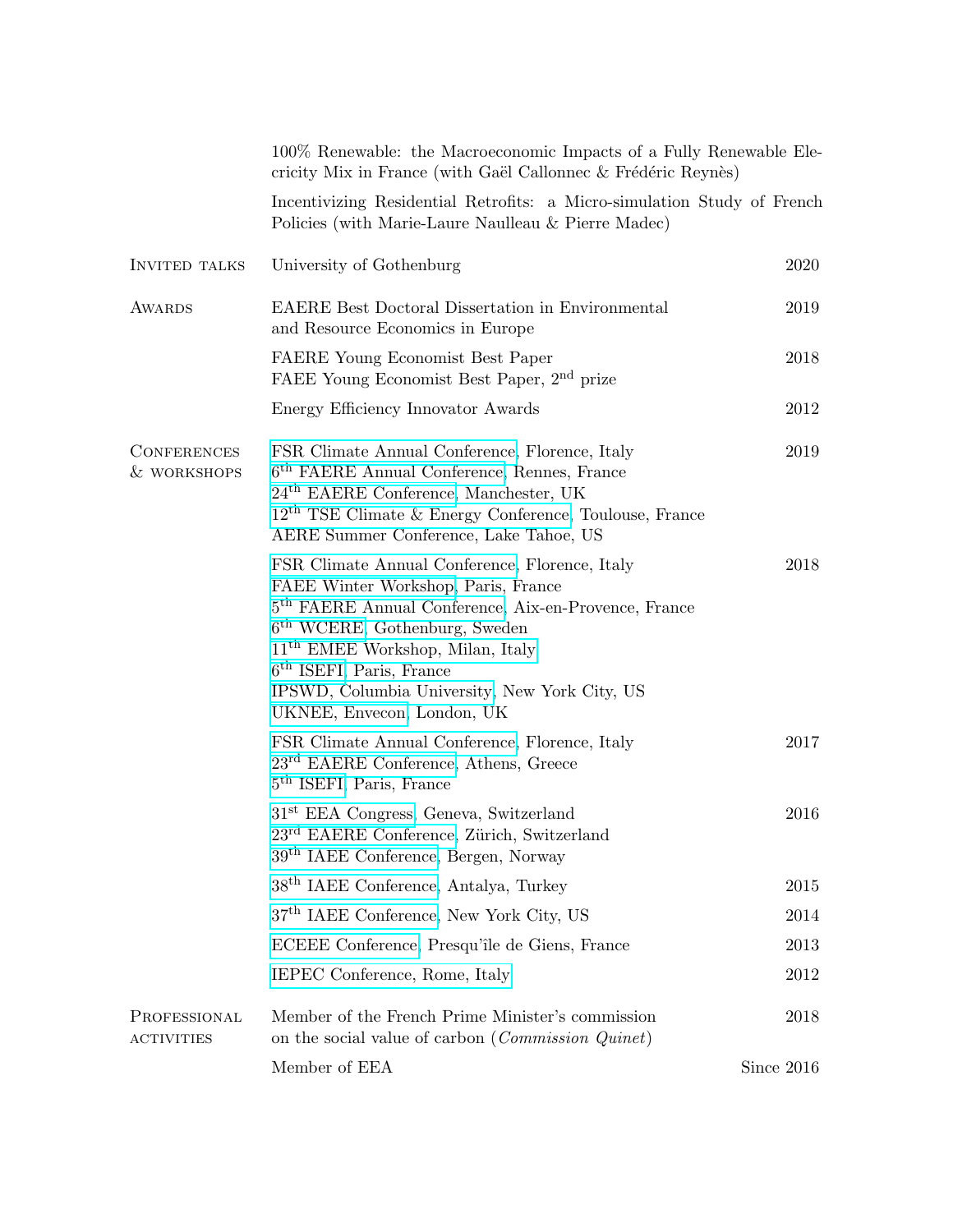|                                  | Member of EAERE<br>Member of IAEE                                                                                                                                                                                                                                                                                                                                                                                                    | Since 2016<br>Since $2014$ |  |
|----------------------------------|--------------------------------------------------------------------------------------------------------------------------------------------------------------------------------------------------------------------------------------------------------------------------------------------------------------------------------------------------------------------------------------------------------------------------------------|----------------------------|--|
| OTHER WORK<br><b>EXPERIENCES</b> | Energy Policy Analyst, International Energy Agency                                                                                                                                                                                                                                                                                                                                                                                   | $2009 - 2013$              |  |
|                                  | <i>Description:</i> As an analyst within the Energy Efficiency Unit, I focused on<br>energy efficiency policies, notably in the buildings sector. Notable projects<br>include the Buildings Energy Efficiency Policy online database, for which I<br>jointly received the 2012 EEI award, and the Sustainable Buildings Centre<br>Model, designed to assess buildings retrofit programmes and their economic<br>impacts in the EU27. |                            |  |
|                                  | Visiting Associate, Boston Consulting Group                                                                                                                                                                                                                                                                                                                                                                                          | 2008                       |  |
| POLICY<br><b>REPORTS</b>         | Saussay A., Landa G., Malliet P., Reynès F. (2016) Changer de mix :<br>urgence et opportunité de la transition énergétique en France                                                                                                                                                                                                                                                                                                 |                            |  |
|                                  | Saussay A., Landa G. (2016) Estimation des investissements nécessaires à la<br>transition énergétique, in <i>Investissement public, capital public et croissance</i>                                                                                                                                                                                                                                                                 |                            |  |
|                                  | Saussay A., Landa G. (2016) Estimation des investissements nécessaires à la<br>transition énergétique, in <i>Investissement public, capital public et croissance</i>                                                                                                                                                                                                                                                                 |                            |  |
|                                  | Callonnec G., Landa G., Malliet P., Saussay A., Reynès F. (2016) Les<br>propriétés dynamiques et de long terme du modèle ThreeME                                                                                                                                                                                                                                                                                                     |                            |  |
|                                  | Saussay A., Callonnec G., Reynès F. (2016) Un mix 100% renouvelable ?<br>Synthèse de l'évaluation macro-économique                                                                                                                                                                                                                                                                                                                   |                            |  |
|                                  | Landa G., Malliet P., Saussay A. (2015) Contribution climat-énergie : quels<br>enjeux pour l'économie française?                                                                                                                                                                                                                                                                                                                     |                            |  |
|                                  | Demailly D., Saussay A., Timbeau X. (2014) Green the Union: an Invest-<br>ment Strategy towards a Sustainable EU, in Independent Annual Growth<br>Survey 2014                                                                                                                                                                                                                                                                        |                            |  |
|                                  | Landa G., Malliet P., Saussay A. (2014) Les impacts macroéconomiques de<br>la transition énergétique                                                                                                                                                                                                                                                                                                                                 |                            |  |
|                                  | Saheb Y., Johnson C., Saussay A. (2013) Modernising Building Energy<br>Codes to Secure our Global Energy Future                                                                                                                                                                                                                                                                                                                      |                            |  |
|                                  | Pasquier S., Saussay A. (2012) Progress Implementing the IEA 25 Energy<br>Efficiency Recommendations                                                                                                                                                                                                                                                                                                                                 |                            |  |
|                                  | Heffner G., Jollands N., Pasquier S., Saussay A. (2010) Energy Efficiency<br>Governance                                                                                                                                                                                                                                                                                                                                              |                            |  |
|                                  | Jollands N., Pasquier S., Saussay A. (2009) Implementing Energy Efficiency<br>Policies: Are IEA Member Countries on Track?                                                                                                                                                                                                                                                                                                           |                            |  |
| <b>TEACHING</b>                  | Speaker, "The macroeconomic impacts of the energy transition",<br>Mines ParisTech, 2020                                                                                                                                                                                                                                                                                                                                              |                            |  |